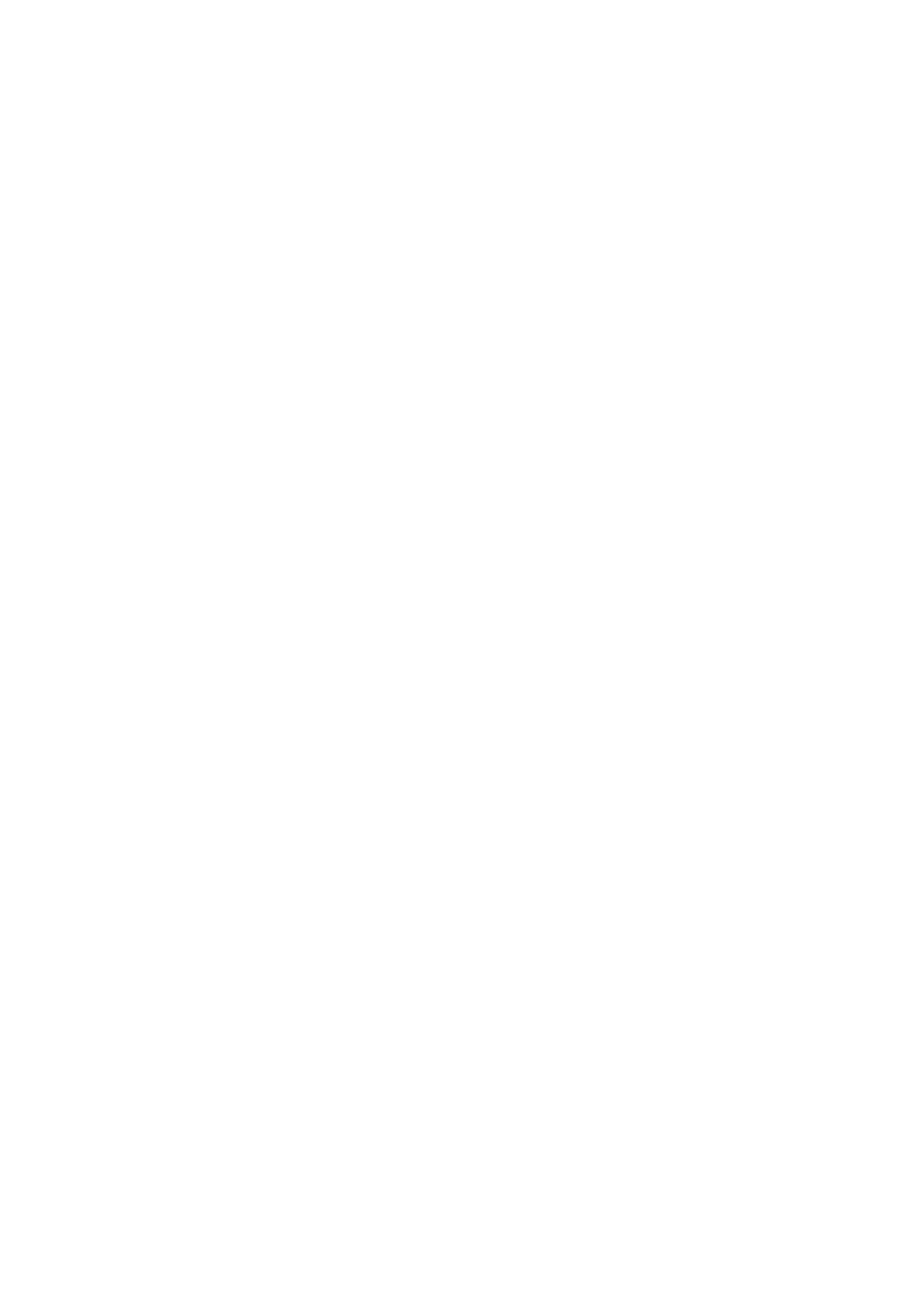# **TABLE OF CONTENTS 8 AUGUST 2019**

|    | <b>Business</b>        | Page No. |
|----|------------------------|----------|
|    |                        |          |
| 1. | <b>Meeting Conduct</b> | 5        |
|    | 1 1 Whakatauki         | 5        |

|    |                | I. I VYIIANALAUNI                                                                            | ◡  |
|----|----------------|----------------------------------------------------------------------------------------------|----|
|    |                | 1.2 Apologies                                                                                | 5  |
|    |                | 1.3 Conflict of Interest Declarations                                                        | 5  |
|    |                | 1.4 Confirmation of Minutes                                                                  | 5  |
|    |                | 1.5 Tawa Community Board Service Award                                                       | 5  |
|    |                | 1.6 Public Participation                                                                     | 5  |
|    |                | 1.7 Items not on the Agenda                                                                  | 6  |
|    |                |                                                                                              |    |
| 2. |                | <b>Oral Reports</b>                                                                          | 6  |
|    |                | 2.1 Oral Reports 8 August 2019                                                               | 9  |
|    |                |                                                                                              |    |
| 3. | <b>Reports</b> |                                                                                              | 10 |
|    | 3.1            | <b>Current and Upcoming Consultations and Engagements</b>                                    | 10 |
|    |                | 3.2 Tawa Community Board Discretionary fund - Monthly<br><b>Allocations June - July 2019</b> | 10 |
|    |                |                                                                                              |    |

**3.3 Forward Programme [10](#page-9-3)**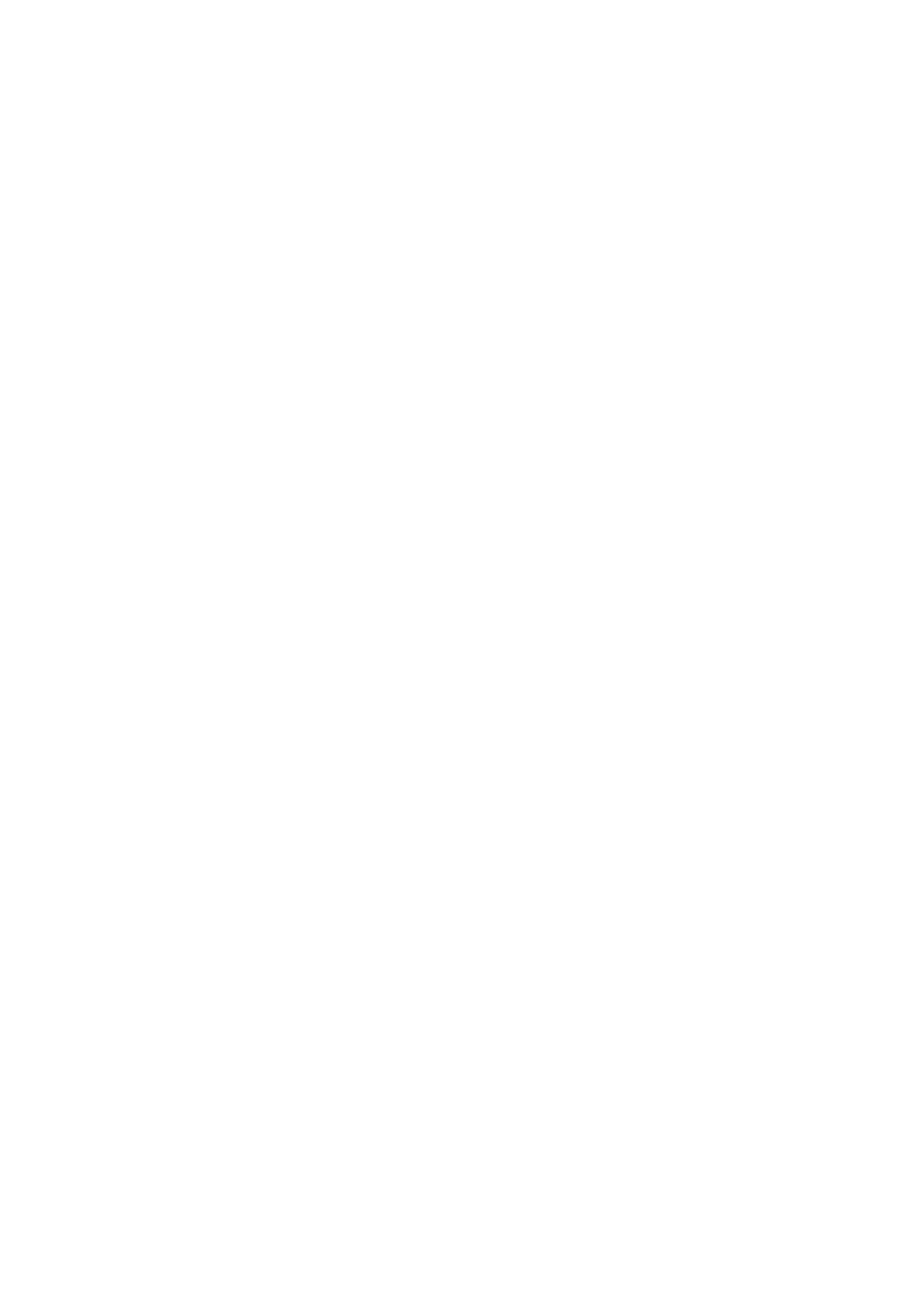# <span id="page-4-0"></span>**1 Meeting Conduct**

The Chairperson opened the meeting at 7.00pm.

## **1. 1 Whakatauki**

The Tawa Community Board read the following whakatauki.

| Karakia Timatanga             | Prayer for start of day/meeting              |
|-------------------------------|----------------------------------------------|
| Whakataka te hau ki te uru.   | Cease the winds from the west.               |
| Whakataka te hau ki te tonga. | Cease the winds from the south.              |
| Kia mäkinakina ki uta.        | Let the breeze blow over the land.           |
| Kia mätaratara ki tai.        | Let the breeze blow over the ocean.          |
| E hi ake ana te atakura.      | Let the breeze blow over the ocean.          |
| He tio, he huka, he hau hü.   | Let the red-tipped dawn come with a          |
| Tihei mauriora.               | sharpened air.                               |
|                               | A touch of frost, a promise of glorious day. |

<span id="page-4-1"></span>**1. 2 Apologies**

## **Moved Richard Herbert, seconded Malcolm Sparrow**

## **Resolved**

That the Tawa Community Board:

1. Accept the apologies received from Margaret Lucas, Liz Langham and Jack Marshall for absence and Deputy Mayor Jill Day for lateness.

 **Carried**

<span id="page-4-2"></span>**1. 3 Conflict of Interest Declarations**

No conflicts of interest were declared.

<span id="page-4-3"></span>**1. 4 Confirmation of Minutes**

## **Moved Richard Herbert, seconded Graeme Hansen**

## **Resolved**

That the Tawa Community Board:

1. Approves the minutes of the Tawa Community Board Meeting held on 13 June 2019, having been circulated, that they be taken as read and confirmed as an accurate record of that meeting.

**Carried**

# <span id="page-4-4"></span>**1. 5 Tawa Community Board Service Award**

<span id="page-4-5"></span>There was no service award recipient.

## **1. 6 Public Participation**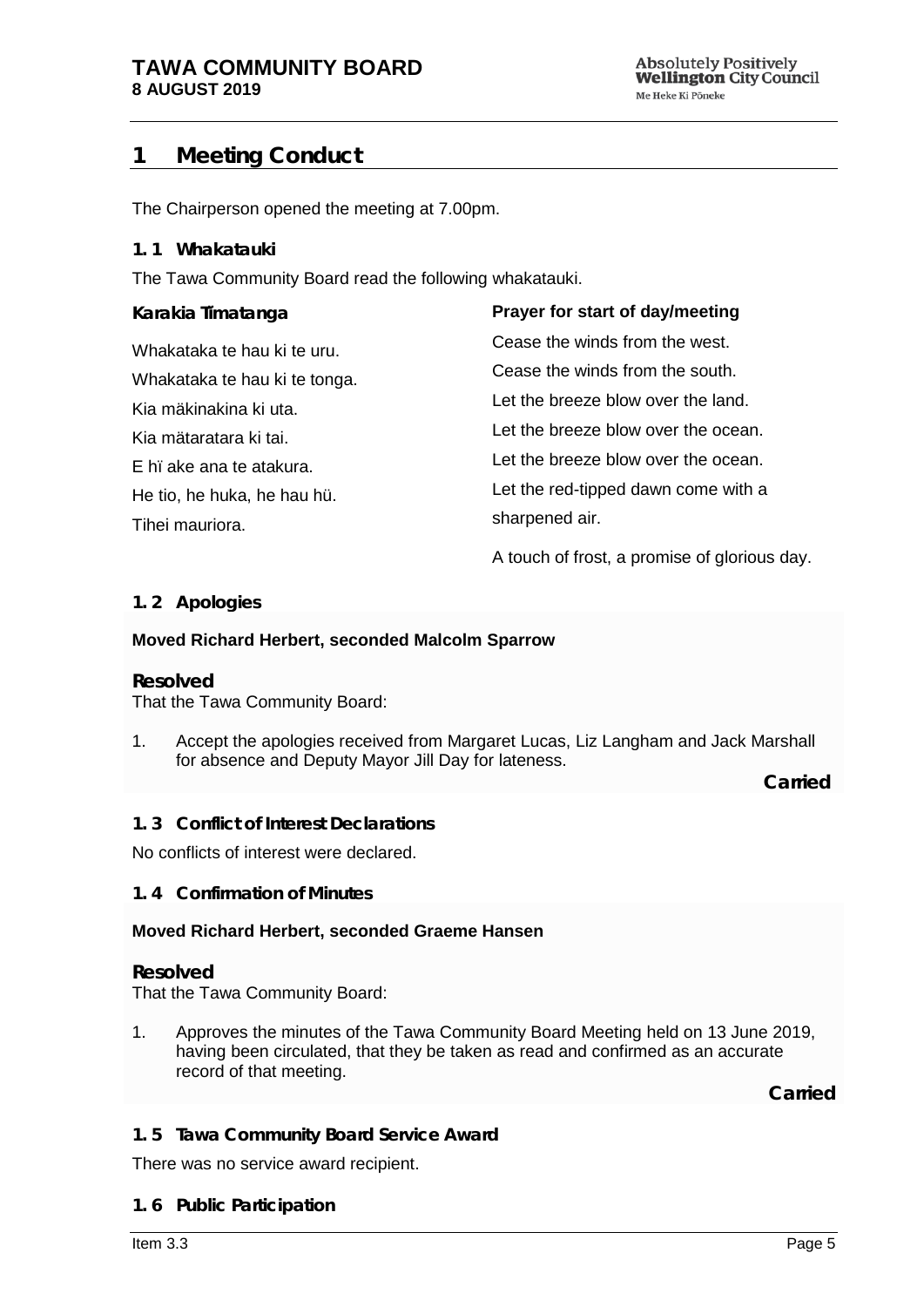There was no public participation

#### <span id="page-5-0"></span>**1. 7 Items not on the Agenda**

There were no new items not on the agenda.

# <span id="page-5-1"></span>**2. Oral Reports**

## **2.6 Let's Get Wellington Moving**

David Chick updated the board on "Lets' Get Wellington Moving" and the future investment changes to making Wellington more accessible.

#### **Attachments**

1 The Indicative Package & Next Steps

## **2.1 Police Update**

Yvette Mckevie presented a report on the Tawa and Linden offenses from 2016-2019.

#### **Attachments**

- 1 Tawa and Linden Data Report 2016-2019
- 2 Tawa and Linden Detailed Report

## **2.3 Wellington Water**

Mohammed Hassen updated the board on the work being completed in the Northern District and the current work in progress.

#### **Attachments**

1 Wellington Water Presentation

## **2.2 Community Learning**

Steve Conroy updated the board on the Tawa Kāhui Akos' Achievements, Challenges and Area of Focus.

## **Attachments**

1 Tawa Kahui Ako

# **2.4 City Planning – Backyard Taonga**

Tim Johnstone presented to the board on Significant Natural Area for biodiversity, Outstanding Natural Features and Landscapes and Special Amenity Landscapes. The aim of the project is to engage with residents with Natural Areas to protecting them.

#### **Attachments**

1 Background Taonga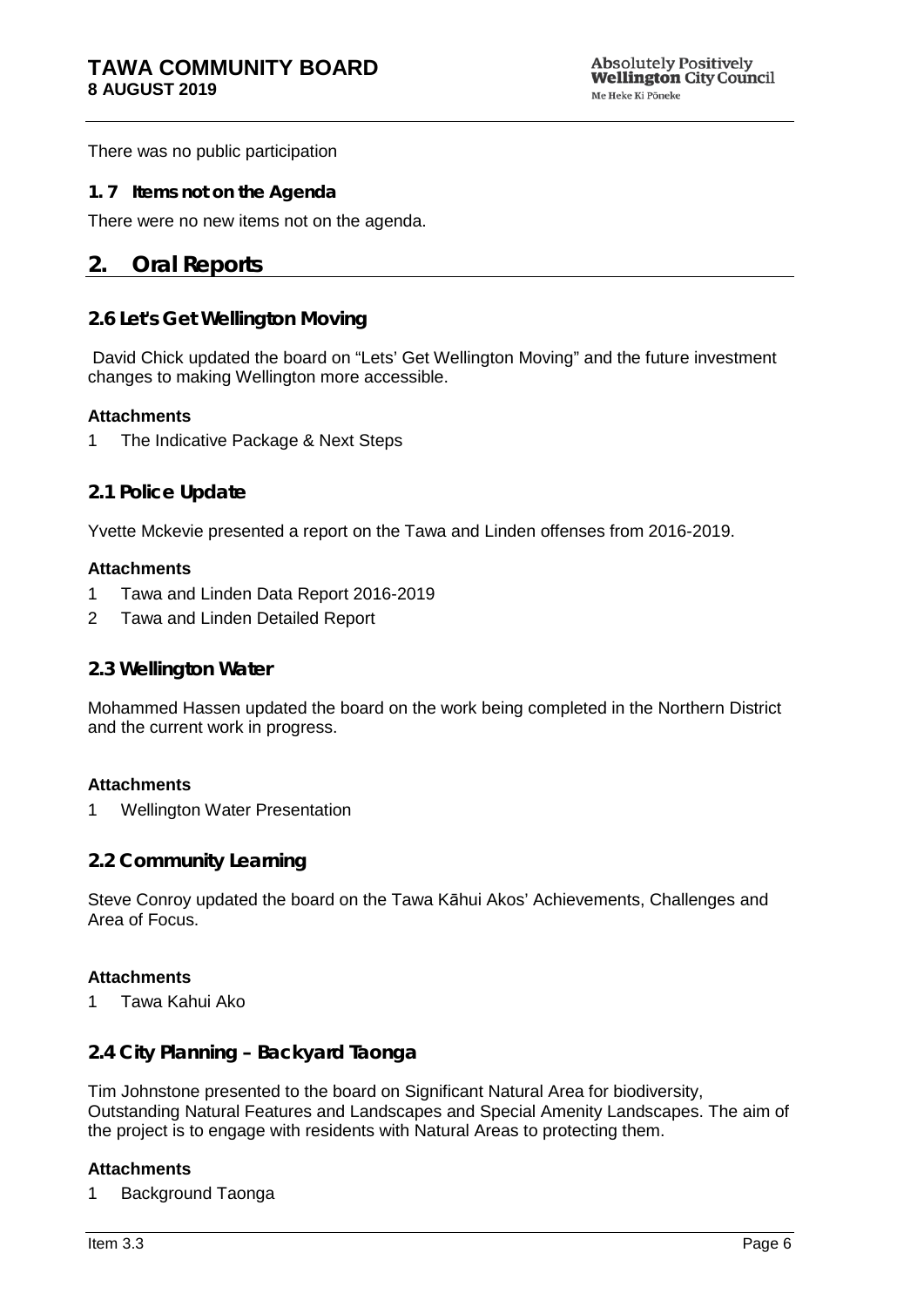# **2.5 Tawa Community Board members' updates**

Jill Day:

- Attended the Linden Community meeting on the 17<sup>th</sup> June. Lots of great connections happened at the meeting.
- Met with Gaylene Hill (Linden School Principal) and Liz to discuss Linden activities and school needs.
- Met with Council officers regarding the Wall Park development work with the school students.
- Attended the Tawa Technology Education Trust meeting. There is a great article in the Education gazette about the Wall Park project with the school students.
- Met with Council Officers for an update about Upper Stebbings valley. Still in very early planning stages, looking at land contours, waterways and where houses could go.
- Attended the Tawa Resilience meeting organised by the Tawa Resilience Group.
- Attended Polyfest, which Tawa College hosted and the Tawa community Board supported with funding.
- Attended the Pop-up dog registration at Taylor Park.
- The new Community Advocate role is currently being advertised for the Linden Social Centre. This is great progress for the Linden community.
- Met with Murray Lucas (Tawa College Principal) and Liz to discuss Linden activities and school needs.
- Attended the LGNZ conference.
- Met with Councillor Gilberd and Council Officers in Linden to discuss opportunities around the Porirua stream near Linden Social Centre. Community have asked for a bike repair stand, picnic table and drinking fountain in the area and also work to tidy up and improve connections.
- Attended the Community resilience and safety meeting in Linden.
- Discussed the planting work coming up in Te Ngahere o Tawa with Council Officers and Councillor Gilberd.
- Went to the Tawa College production 'Anything Goes', which was excellent.
- Attended the Tawa liaison meeting.
- Attended the Wellington Airport Community Awards with Pest Free Tawa and Kiwi Community Assistance both being local organisation finalists.
- Attended the Tawa Historical Society book launch at Mexted Motors.
- Celebrated Matariki locally at Hampton Hill School.
- Ongoing support of the community development in Linden. Attendance at the Kai Kitchen on Fridays is growing rapidly.

#### Robyn Parkinson:

- Attended the Tawa Resilience (community safety) meeting
- Organised usual Community Gardens meetings / working bees
- Working with Lions on sustainability project, including household battery recycling (checked on a new Tawa Residents' Noticeboard' Facebook page as to what the community wants to be able to drop off locally)
- Menzshed funding request for community pantry outside the Tawa Central Kindergarden
- Photoframes follow-up not prepared to buy MDF or acrylic as not sustainable
- Meetup with very abusive dog owner at Coronation Park

Malcolm Sparrow:

- Attended the Tawa Resilience meeting organised by the Tawa Resilience Group.
- Waste Water Treatment Meeting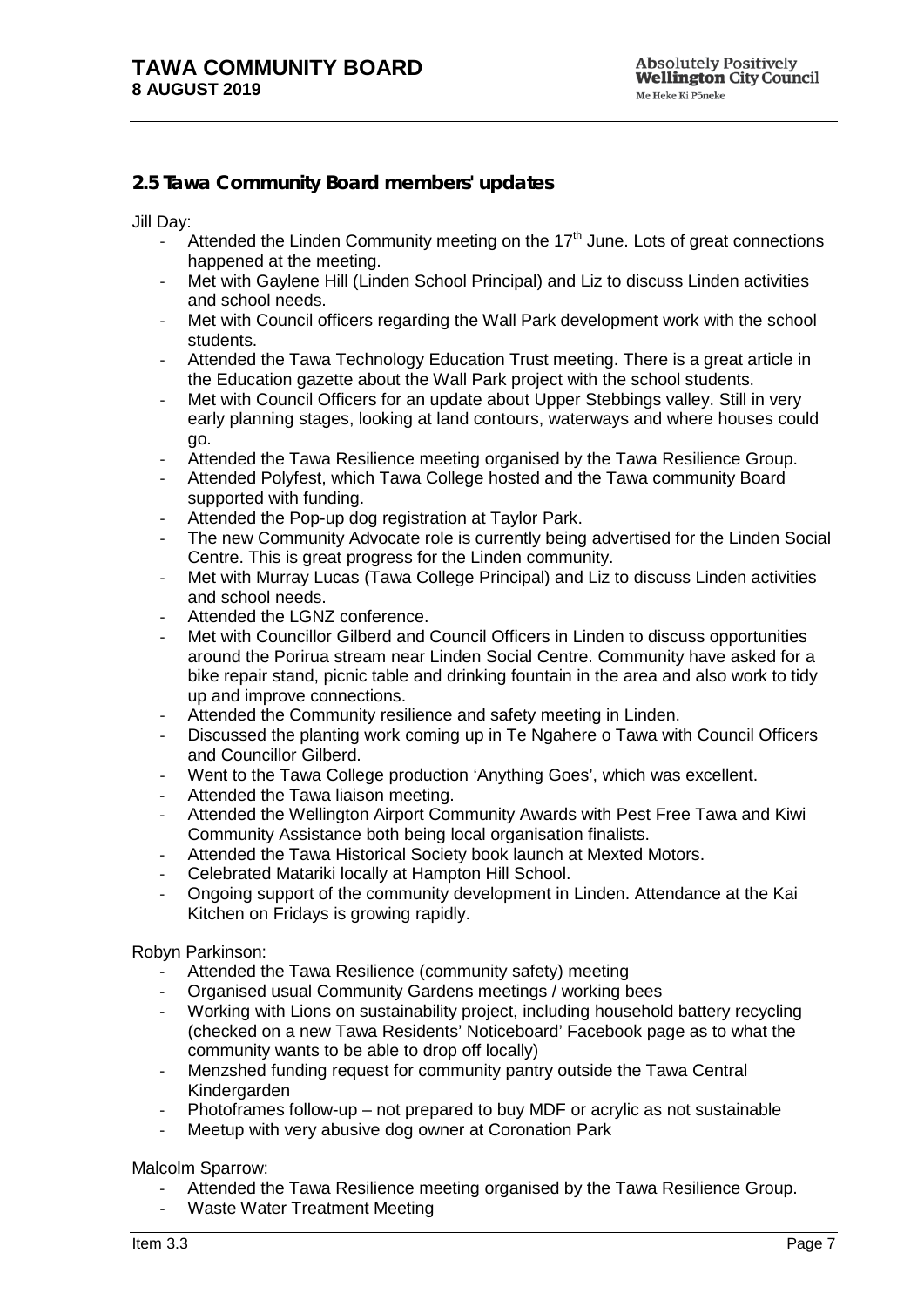# **TAWA COMMUNITY BOARD 8 AUGUST 2019**

- Tawa Residents Stakeholder meeting
- Upper Stebbings update meeting

#### Graeme Hanson:

- Community Safety meeting
- Porirua City Council traffic meeting
- Attended the Tawa Resilience meeting
- Roading enquiries have gone quite

#### Liz Langham:

- Community Safety meeting
- 17 June attended Tawa Liaison meeting and a community meeting in the evening<br>- 26 June attended Tawa College "June Tunes" concert. It was wonderful to see so
- 26 June attended Tawa College "June Tunes" concert. It was wonderful to see so many young people engaged in music-making to a very high standard.
- 27 June enjoyed celebrating Matariki with the community at Hampton Hill School. Also attended the Tawa Resilience meeting.
- 2 and 4 July attended meetings regarding community development in Linden
- 5 July attended the first Kai Kitchen event at Linden Social Centre. Very positive atmosphere and a great start.
- 11 July met with Wesley Community Action and Denise Byarugaba to discuss opportunities for Wesley to support the community with programmes such as including Real Good Kai and Good Cents (financial management).
- 12 July met with Cr Day to discuss Linden Community Development. Also attended the Kai Kitchen lunch which was again well-attended and supported.
- 21 July was scheduled to be part of a working bee to tidy up the area next to the Linden Social Centre, led by Liz Jarvis, but this was postponed due to weather. She is making good progress with plans to make this area more inviting.
- 22 July met with Una Heikell-Karauria to hear her plans regarding community initiatives.
- 22 July attended Tawa Safety meeting at Linden Social Centre.
- 26 July supported Una's initiative of taking women from Linden to the Hutt Valley for a morning out. Returned to Kai Kitchen. Was amazed by the very high turnout estimated 80 people. Fantastic to see this initiative is hitting the mark and becoming a regular part of people's weeks/ attracting a wide range of community members.
- Since then I have had a number of other conversations regarding the Linden Community Development. It is wonderful to see that WCC are now advertising for a Community Advocate to run the Linden Social Centre. Please mention this to anyone you think could do this well and encourage them to apply. It is a 30 hour/ week position.

#### Richard Herbert:

- Attending monthly Tawa Business Group meeting
- Attend monthly Tawa Business Association meeting
- Attend monthly Camp Elsdon Board meeting
- Attended the Tawa Resilience meeting
- Attended monthly Tawa Historical Society meeting, and discuss possible Noel Tock recognition
- Attended Community Safety Plan Workshop
- Attended Outer Green Belt Management Plan sub-committee meeting, and reported on outcome for the Tawa area
- Reminded the board about the Forest to Tawa tree planting day 13 August 2019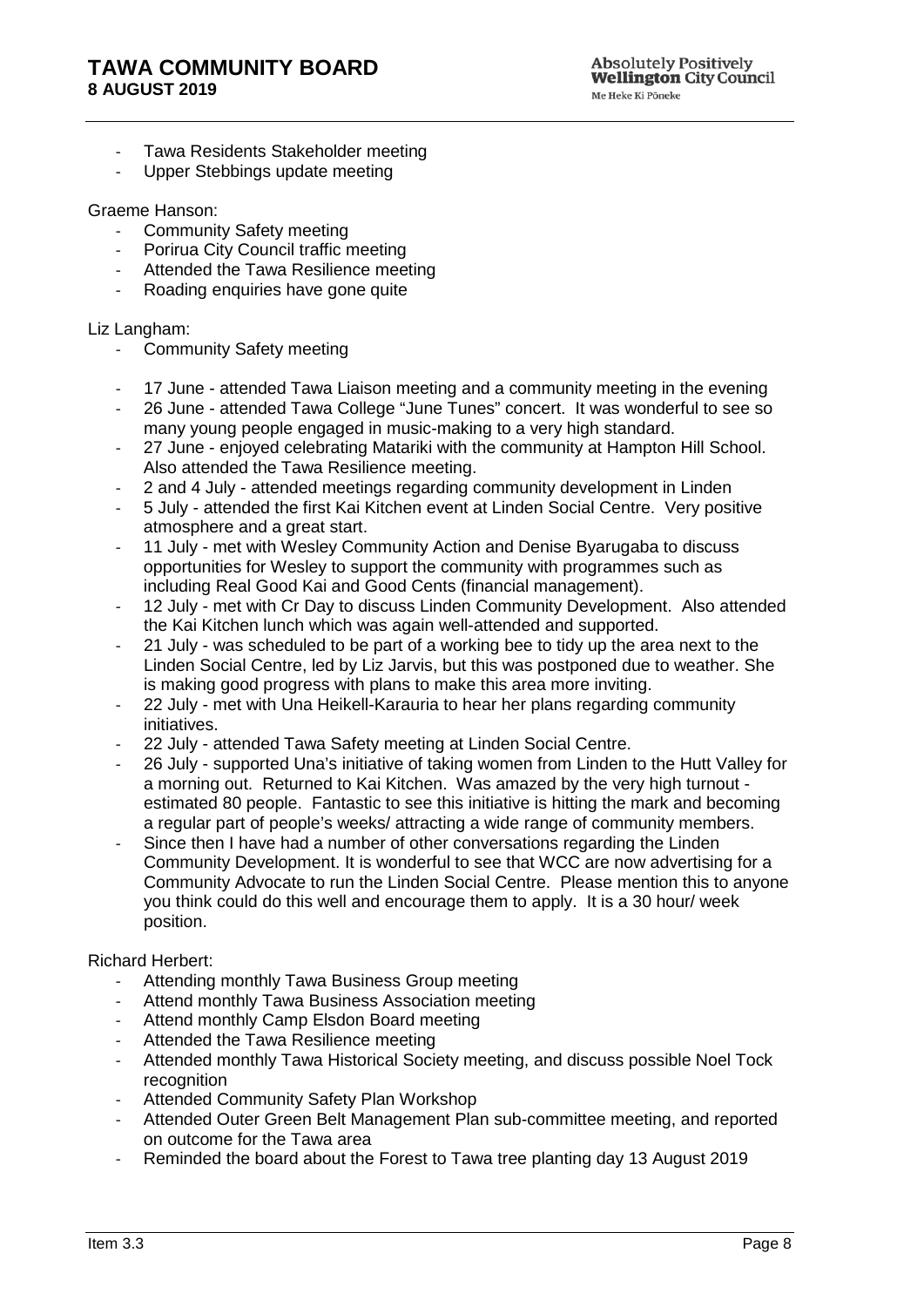# <span id="page-8-0"></span>**2.1 Oral Reports 8 August 2019**

# **Moved Richard Herbert, seconded Jill Day**

## **Resolved**

That the Tawa Community Board:

- 1. Receives the information.
- 2. Thanks the presenters for their oral reports.

**Carried**